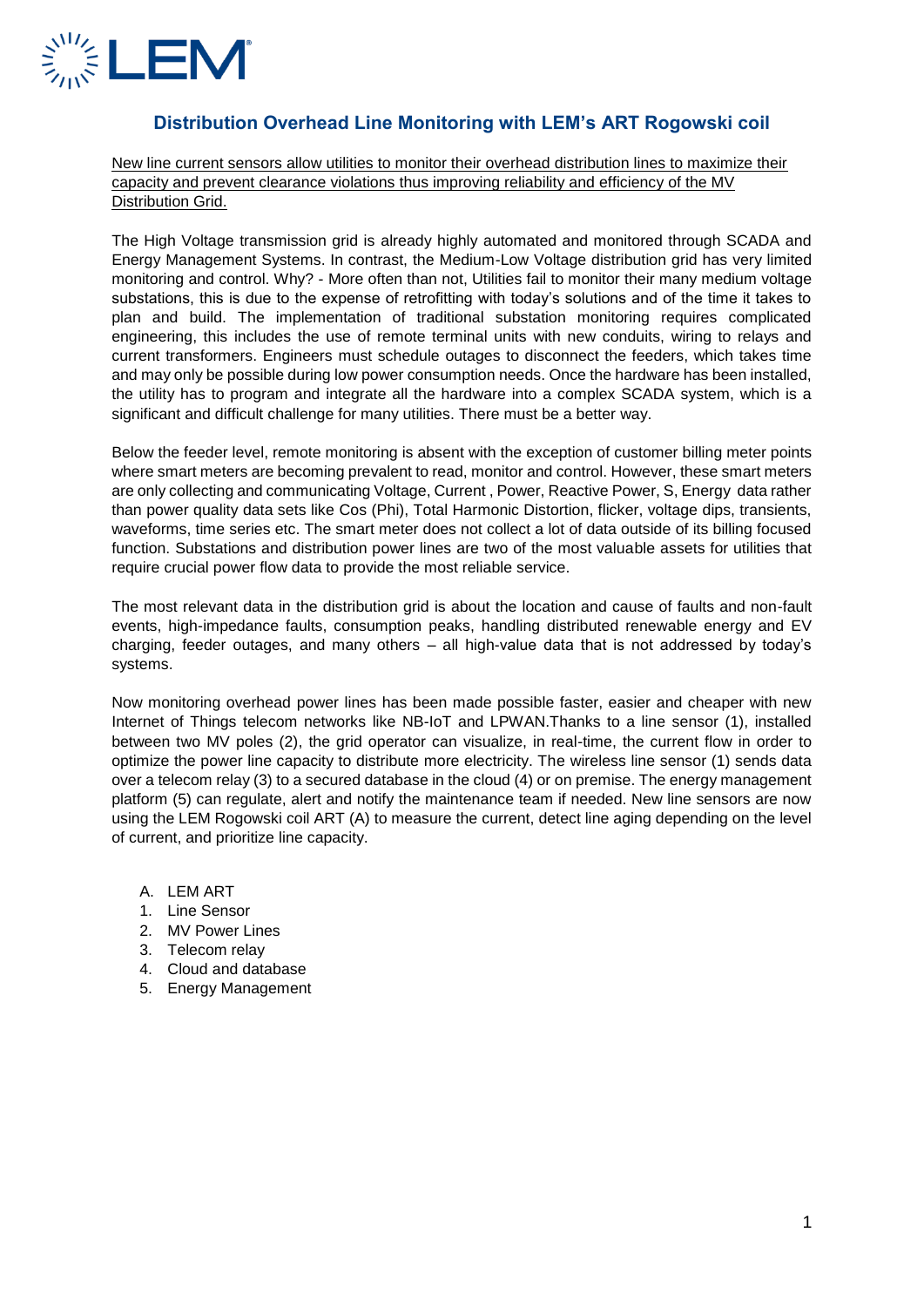



Before without visibility about the grid, the generated renewable energy distributed through an overhead line could be overloaded (red). Thanks to the three-phase line sensor system, the extra power in one of the line can be re-distributed to the adjacent lines (black) therefore reducing the initial line (blue) capacity to an acceptable level. Overall, the capacity output of the power grid is then maximized (fig. 1).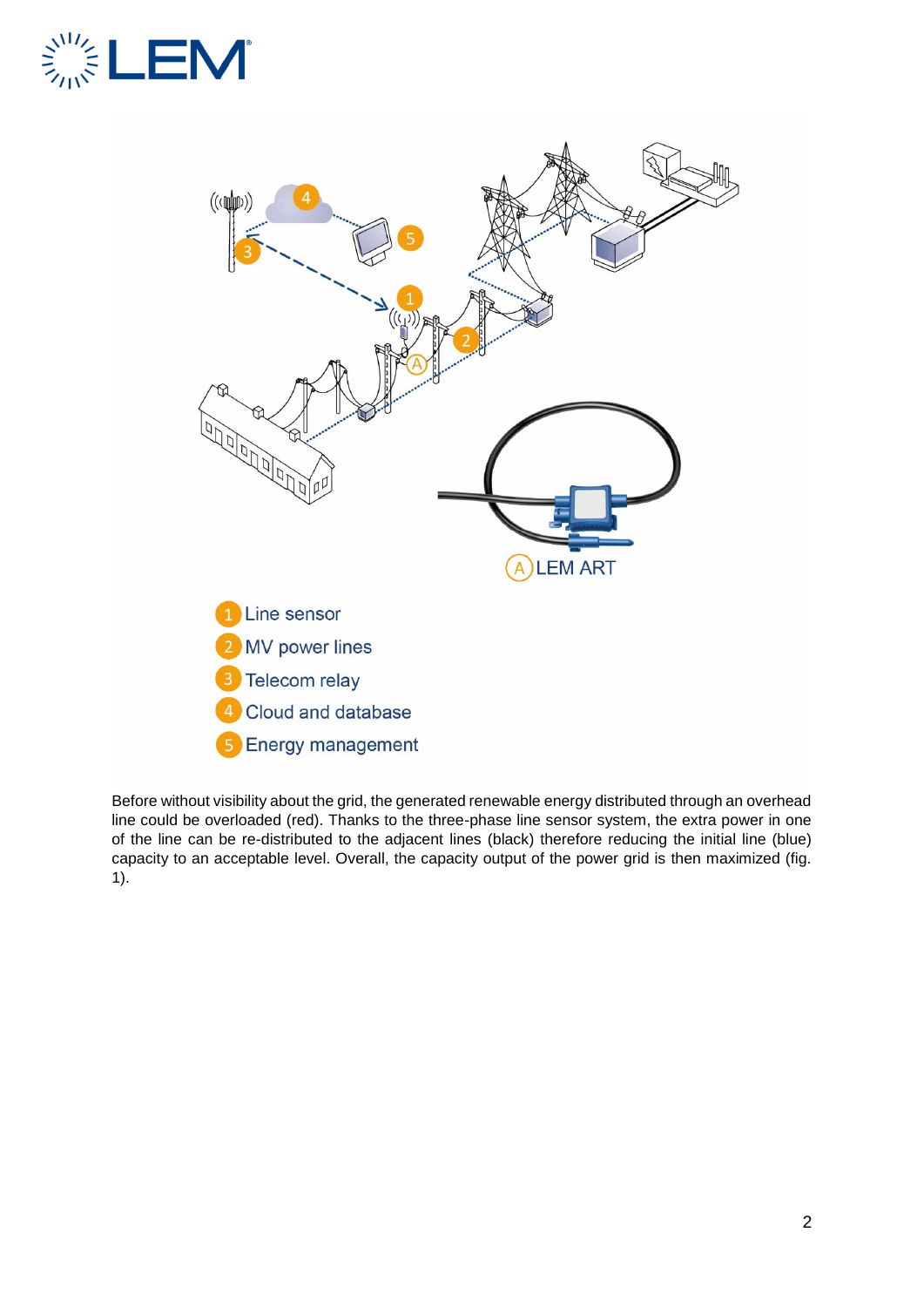



**Figure 1:** Before and after line sensor installation

In addition, the line sensor (1-35kV distribution grid) provides periodic time synchronized measurements to facilitate improved situational awareness and operations: current, both amplitude and phase, conductor surface temperature and detects fault conditions enabling rapid identification and notification. This three phase line sensor system in the power distribution are equalized in real-time among the different lines within a meshed network

The AC measurement can now be achieved with the LEM ART split-core rogowski coil, see below table for the summary of the ART advantages compared to two other current measurement techniques used in the Line sensor.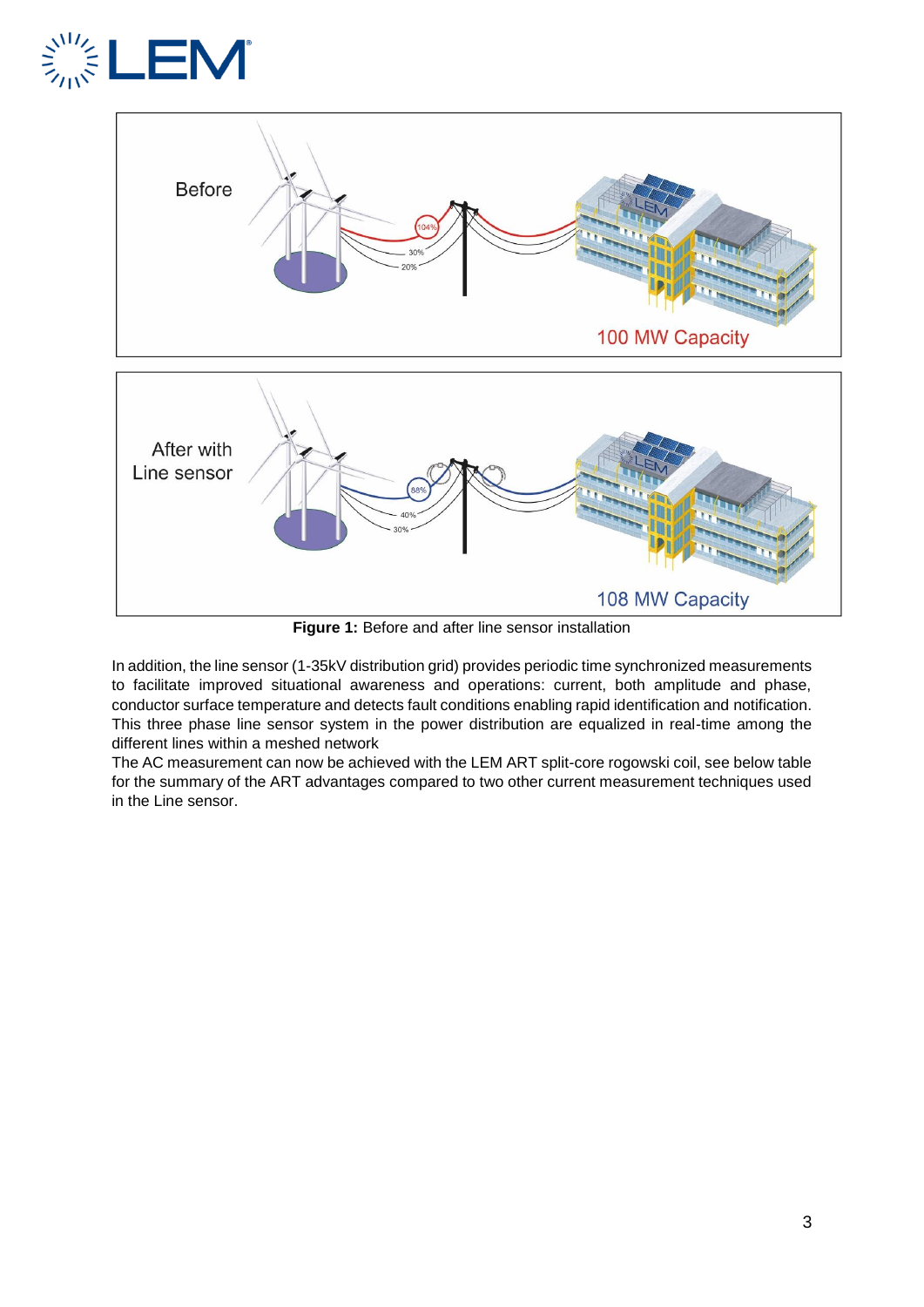

|                                     |                                                        | گ                        |                                            |
|-------------------------------------|--------------------------------------------------------|--------------------------|--------------------------------------------|
|                                     | <b>Transformer inside</b>                              | <b>Resistor inside</b>   | <b>Ferrite inside</b>                      |
| <b>Current sensor</b><br>technology | Split-core current<br>transformer                      | Split-core Rogowski coil | <b>LEM ART split-core</b><br>Rogowski coil |
| <b>Current range</b>                | Many versions: 80A,<br>100A, 300A, 400A,<br>600A, 800A | One version fits all     | One version fits all                       |
| Electromagnetic<br>compatibility    | N/A                                                    | Yes (Resistor)           | N/A (Ferrite inside)                       |
| <b>Accuracy</b>                     | 0.5%                                                   | 1%                       | 0.5%                                       |
| Weight                              | Heavy                                                  | Light                    | Lightest $(-100g)$                         |
| Safe output of<br>current sensor    | Precaution (current<br>output)                         | Safe                     | Safe (di/dt output)                        |
| <b>Protection</b><br>rating         | IP 65 with protective<br>housing                       | <b>IP 64</b>             | IP 57                                      |
| <b>Operating</b><br>temperature     | $-40$ to $+80C$                                        | $-40$ to $+70C$          | $-40$ to $+80C$                            |
| <b>PRICE</b>                        | \$\$\$                                                 | \$\$                     | \$                                         |

ART is the clear winner of this comparison with a practical one size fits all current loop, excellent ferrite core, great accuracy, light, safe mV output and water resistant coil

# ART Ferrite core

Recent developments have revolutionized the characteristics of ferrite at 50/60Hz, bringing many advantages. This new type of ferrite has significantly improved permeability and has been implemented in this ART Rogowski coil (fig. 2). ART takes advantage of the intrinsic ferrite qualities:

High accuracy and excellent linearity, even at very low current levels

No phase-shift between input and output currents

No air gaps and virtually insensitive to ageing and temperature changes

Low position dependent error close to the clasp of the coil (see ART Sensitivity)

Low cost versus potentiometer based Rogowski coils



**Figure 2:** Ferrite core of LEM ART Rogowski coils